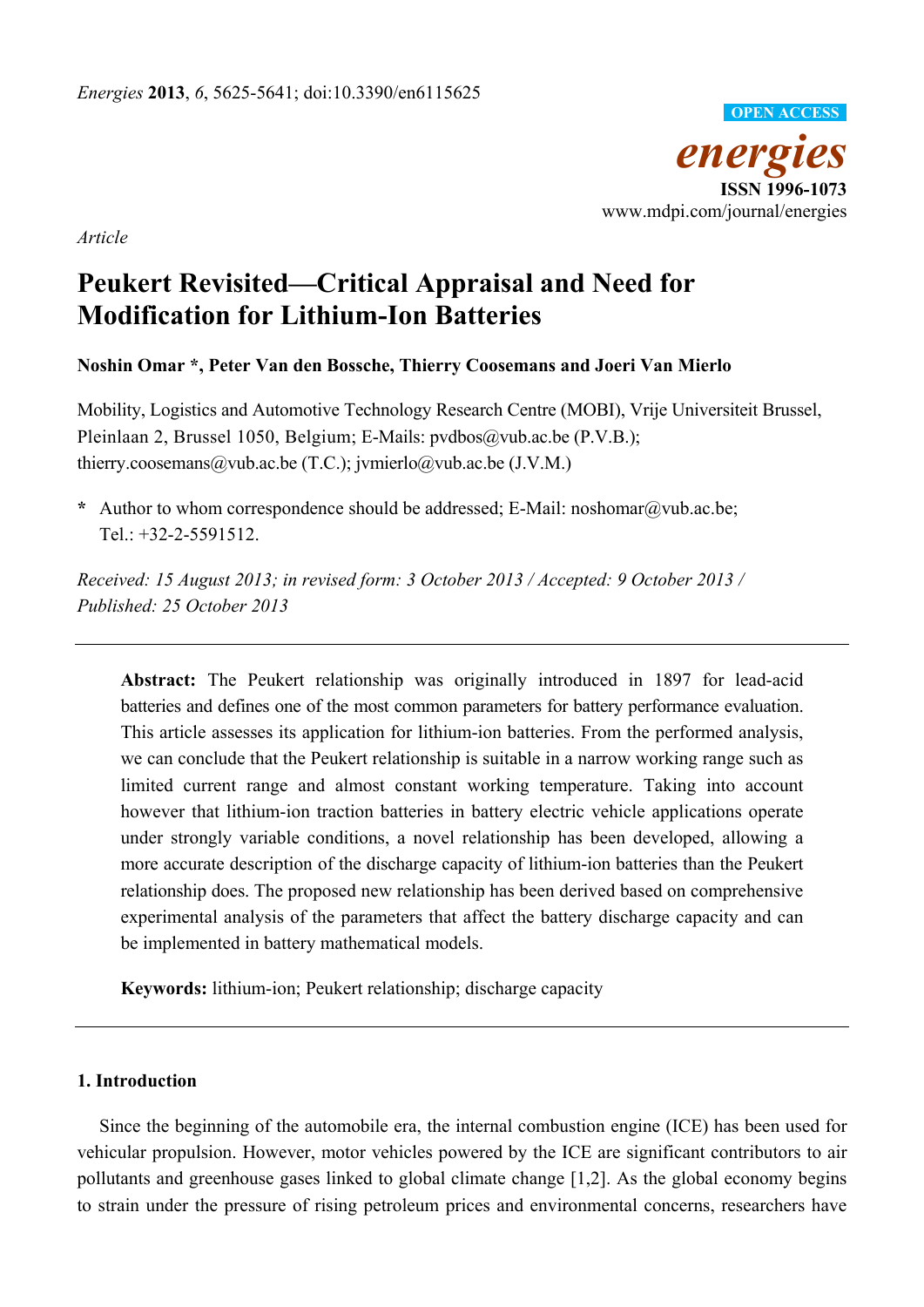spurred the development of various types of clean energy transportation systems such as hybrid electric vehicles (HEVs), battery electric vehicles (BEVs) and plug-in hybrid electric vehicles (PHEVs) [3–5]. In urban traffic, due to their beneficial effect on the environment, electric vehicles are an important factor for improvement of traffic and more particularly for a healthier living environment. However, for an adequate battery management, such vehicles require a well defined accurate battery model on the cell level as well as on the pack level, which is able to predict the battery behavior during transient and steady state events. Furthermore, the model should be equipped with a precise state of charge (SoC) estimation method, because of the dependency of all battery model parameters on this factor.

During the last years, many estimation methods have been developed and proposed. The generally known relationship states the SoC as a function of the open circuit voltage [6]. However, this method is not suitable for all battery chemistries. Especially, for lithium iron phosphate (LFP) batteries, which show a flat discharge characteristic between 90% and 10% SoC as presented in Figure 1, the voltage does not allow an accurate estimation of the SoC [7].



**Figure 1.** Voltage evolution of lithium iron phosphate (LFP) based battery (2.3 A h) at 25 °C.

Other methods have been studied such as Kalman Filtering and Fuzzy Logic [8–15].

Han *et al.* [16] proposed an adaptive Kalman Filter for estimation of SoC. Then, He *et al.* [17] developed a SoC methodology based on the open circuit voltage (OCV) in the vehicle. In this work, intrinsic relationships between OCV and SoC have been derived and implemented by a recursive least squares (RLS) algorithm with an optimal forgetting factor.

Further, He et al. [18] introduced unscented Kalman filtering for an accurate estimation of SoC. According to simulation and experimental results, the error percentage is less than 4%.

In order to improve the accuracy of the SoC calculation, Cho *et al.* [19] developed a methodology based on OCV-SoC under different operating conditions. In this work, an electrochemical model and a recursive estimator have been used for the battery, but these techniques are very complicated and need powerful processing systems.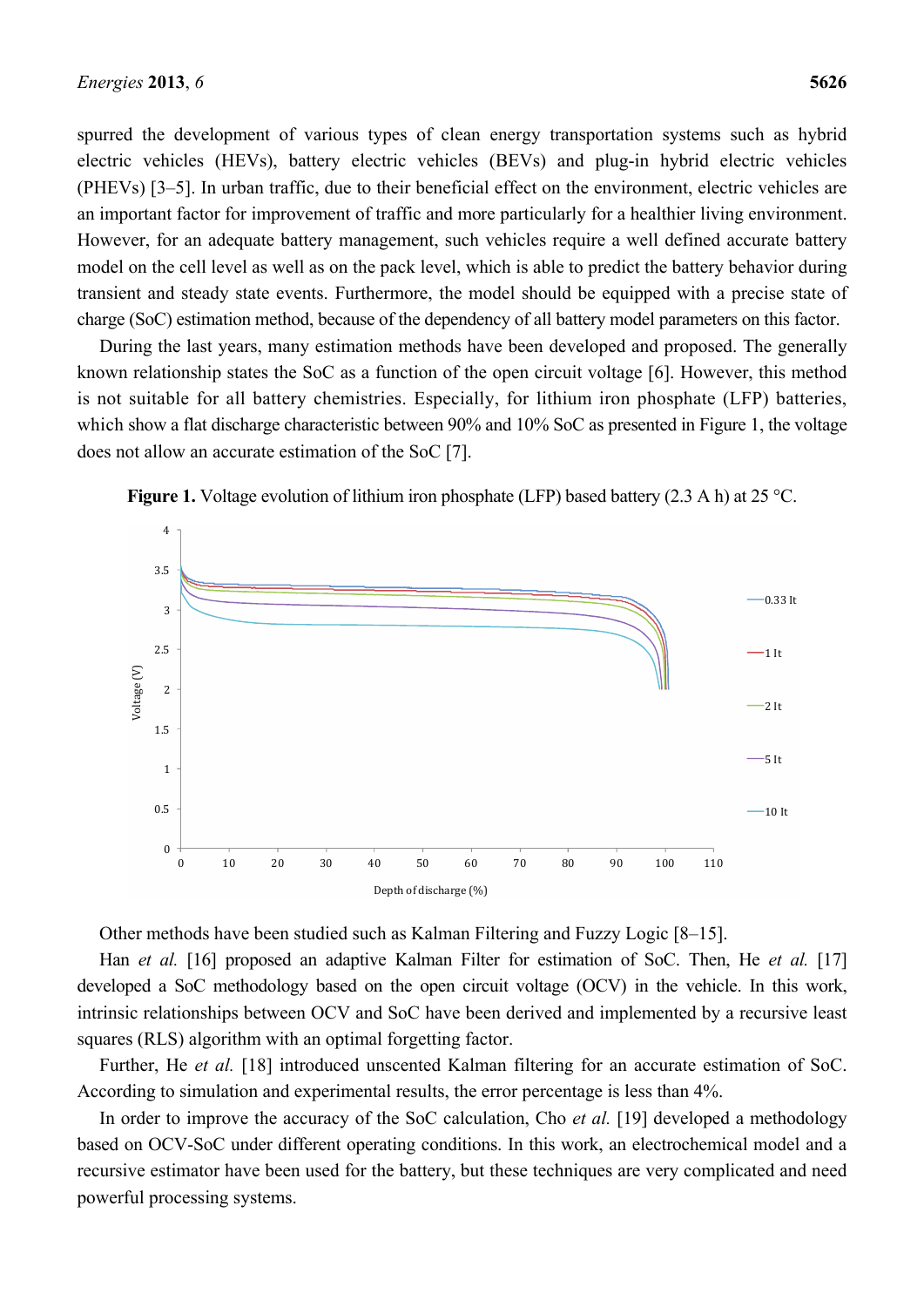Another approach has been proposed for estimation of SoC [20]. The method is mainly based on ampere-hour counting. However, an accurate prediction of the battery capacity is strongly depending of the Peukert constant as presented by Equation (1) [21]:

$$
C_{dis} = T_{dis} \cdot I_{dis}^k \tag{1}
$$

where C<sub>dis</sub> represents the discharge capacity in (A h); and T<sub>dis</sub> and I<sub>dis</sub> are the discharge time and discharge current expressed in (s) and (A), respectively. The parameter *k* is the Peukert constant. This parameter is strongly dependent on the battery technology. For lead-acid batteries, the factor *k* varies between 1.1 and 1.3.

The Peukert equation is an empirical relationship describing the battery discharge capacity. When the Peukert constant is equal to 1, the discharge capacity will be independent of the applied current. When *k* is higher than 1, the discharge capacity will decrease.

However, for lithium-ion technology this parameter changes between 1.00 and 1.28, as presented in Figure 2, whereby the Peukert constant of several lithium-ion batteries having different cell designs, chemistries and capacities have been calculated based on 1 *It* and 2 *It* current rates and at room temperature.

The notation  $I_t$  represents the current rate as documented in the standard IEC 61434 [22] and presented by Equation (2):

$$
I_t = \frac{C}{1h} \tag{2}
$$

**Figure 2.** Peukert constant of several lithium-ion batteries having different cell design, chemistries and capacities.



Doerfell *et al.* [23] examined the Peukert phenomenon for different lead-acid batteries. They found that the Peukert law should be interpreted very carefully, and concluded that the relationship is only valid if the discharge current is constant and the temperature increase inside the battery is limited.

In [24], the Peukert relationship has been simulated from the electrochemical point of view. In this reference, three rate dependent parameters have been investigated (specific active surface area, tortuosity exponent of the electrode morphology and the maximum capacity density). The authors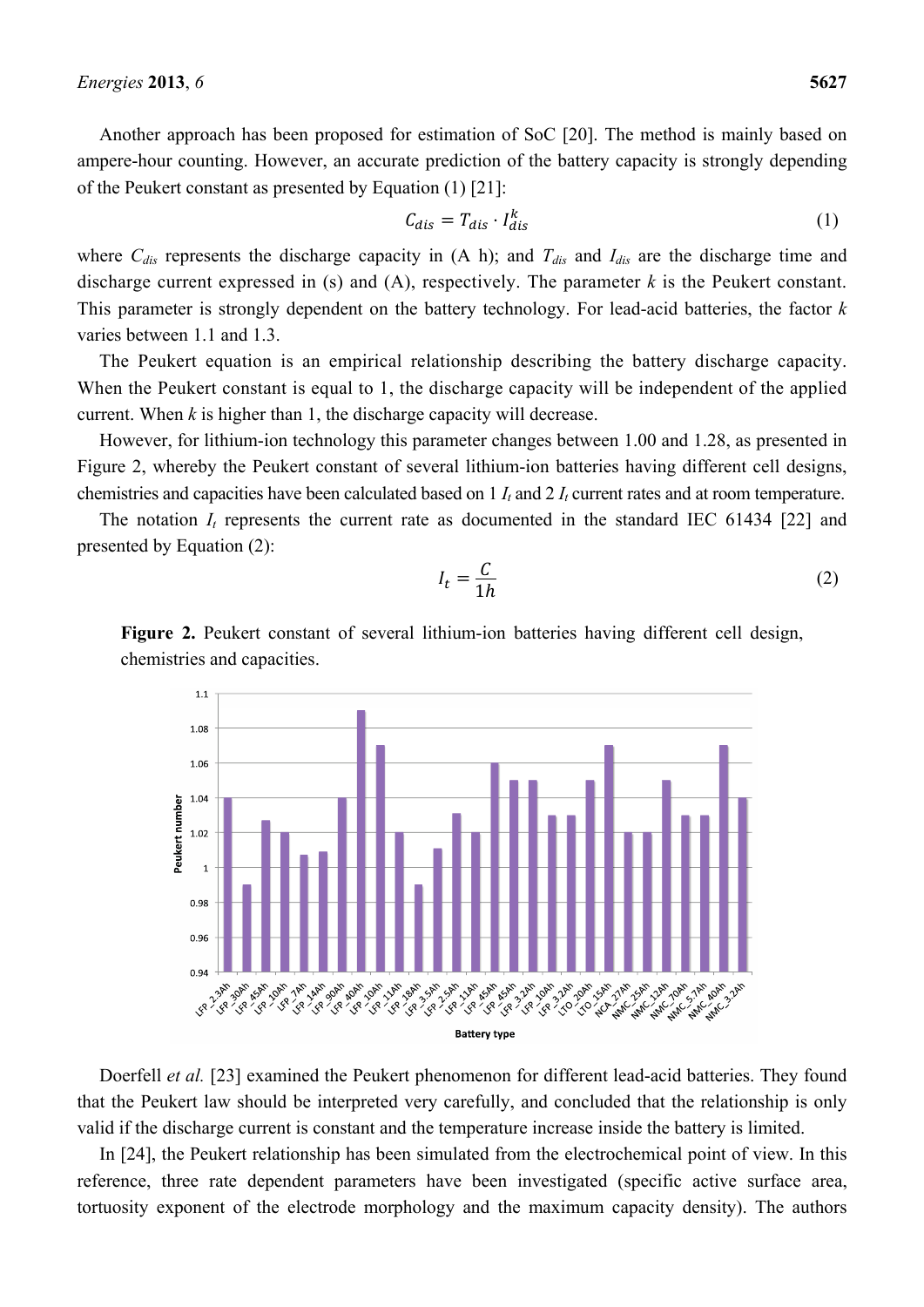concluded that at high current rates, an exhaustion of sulfuric acid may occur in the positive plate as a result of acid transport limitation. The main factor that determines the end of discharge behavior is the change of the active surface area, which is underpinned by the clogging of the pores due to sulfation of the electrode [24]. Here it should be noted that the investigation was only limited to lead-acid technology.

In [7], it is reported that the SoC easily can be determined by using the Ampère-hour accounting. This equation contains the well-known Peukert constant. The determination of SoC based on the Ampère-hour can be accurate if the assumption of the Peukert constant is correct. In the literature, the Peukert factor is assumed to be a constant. However, the performed analysis indicates that the SoC according to the mentioned method could be estimated accurately if all parameters, which affect the Peukert constant and the battery discharge capacity, will be taken into account.

Therefore, in this article a critical analysis of several parameters that affect the Peukert constant has been carried out. Since several lithium-ion chemistries exist, there is a need to perform such analysis on various lithium-ion types and chemistries.

### **2. Methodology**

In order to examine the Peukert relationship in depth, the performances of four lithium-ion battery chemistries as presented in Table 1, have been investigated at various working temperatures (−18 °C, 0 °C, 25 °C and 40 °C) and at different current rates (0.3  $I_t$ , 1  $I_t$ , 2  $I_t$ , 5  $I_t$  and 10  $I_t$ ), using a SBT 0550 battery tester SBT 0550 from the company PEC (Leuven, Belgium) and a climate chamber from CTS (Ninove, Belgium) [25].

| <b>Chemistry</b>                      | Capacity (A h) | Voltage (V) | <b>Shape</b> |
|---------------------------------------|----------------|-------------|--------------|
| Lithium iron phosphate (LFP)          | 2.3            | 3.3         | Cylindrical  |
| Lithium nickel manganese cobalt (NMC) | 40             | 3.7         | Pouch        |
| Lithium nickel cobalt aluminum (NCA)  | 27             | 3.7         | Cylindrical  |
| Lithium titanate (LTO)                |                | っっ          | Pouch        |

**Table 1.** Specifications tested battery cells.

#### **3. Results and Discussion**

*Capacity Tests at Different Working Temperatures* 

#### Lithium Nickel Manganese Cobalt Oxide (NMC)

Figures 3–17 illustrate a comparison of the discharge characteristics of the four proposed battery chemistries as presented in Table 1. From Figure 3, we observe that the NMC cathode battery has particularly good performance in terms of delivered capacity in the envelope 0.33 *It* and 2 *It* and in the temperature range of 25 °C to 40 °C. Here it should be noted that the normalized discharge capacity starting from current rate 3  $I_t$  in Figure 3 at 40 °C is less than at 25 °C. At high current rates, the heat generation becomes significant and therefore the cell temperature reaches the maximum allowed temperature (50 °C). Under these conditions, the discharge regime ends and therefore, the discharge capacity is lower than at 25 °C.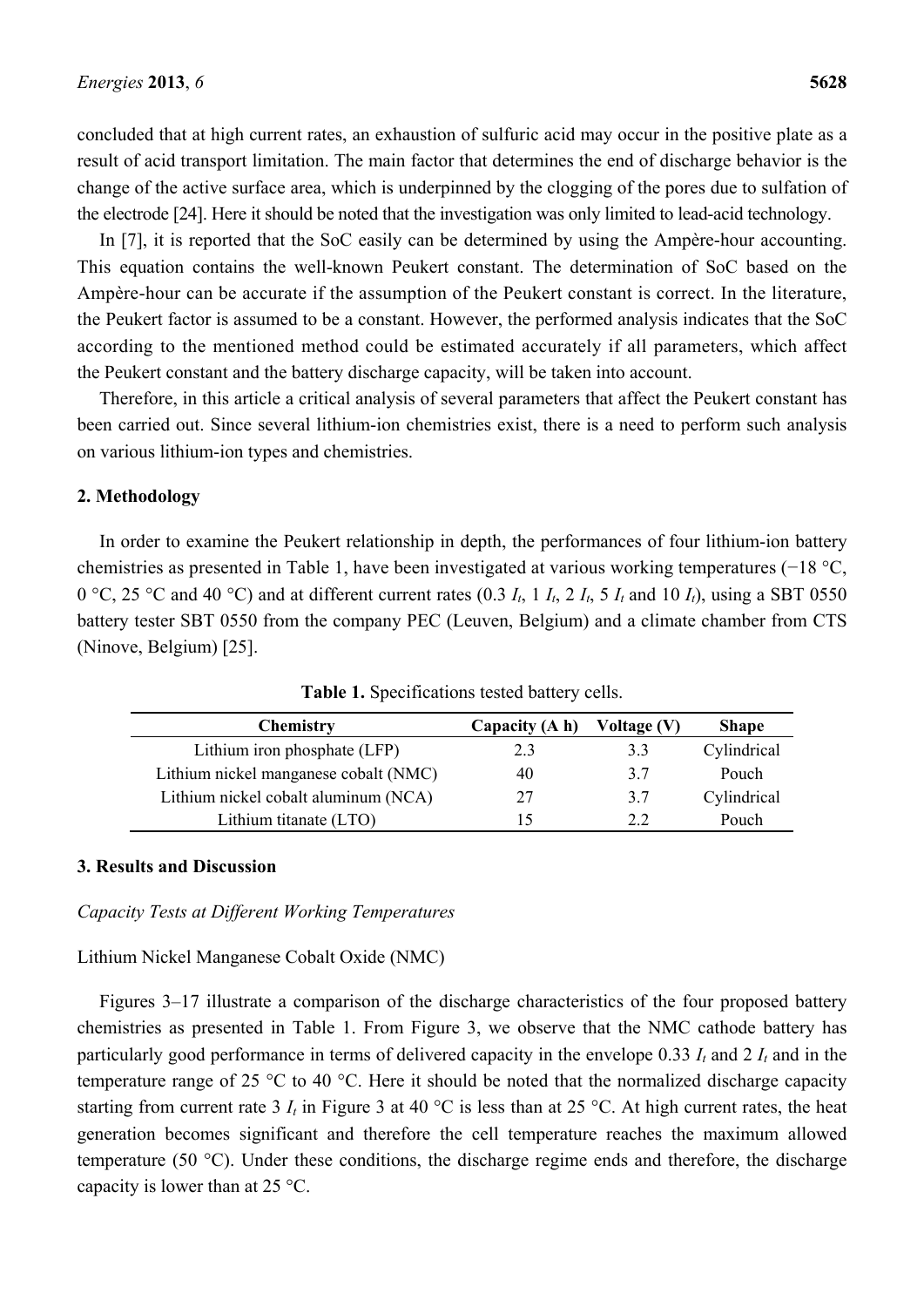Figure 3 indicates that the performance of the battery is lower at high current rates  $(5 I_t)$ , which is due to the fact that the battery has been designed to deliver sufficient capacity up to  $2 I_t$ . Its low temperature characteristics (Figure 3) are rather poor however, with the normalized capacity decreasing from 100% at 25 °C to 57% at −18°C for the same current rate (1 *It*).

**Figure 3.** Normalized discharge capacity for a lithium nickel manganese cobalt (NMC) battery cell at various temperatures and current rates.



The normalized capacity parameter as presented by Equation (3) has been introduced in this article in order to represent the ratio of the discharge capacity and the reference capacity (1  $I_t$  at 25 °C):

$$
C_{norm} = \frac{C_{n,t^{\circ}}}{C_{1I_{t},25^{\circ}C}}
$$
 (3)

where:

- *C<sub>norm</sub>*: normalized discharge capacity;
- $C_{n,t}$ <sup>o</sup>: discharge capacity at current rate *n* and working temperature  $t^{\circ}$  (A h);
- $C_{1/t,25\degree C}$ : discharge capacity at 1  $I_t$  current rate and 25  $\degree$ C (A h).

This point is also obvious in Figure 4, where the Peukert relationship is featured by time and current. As mentioned before, the characteristic relationship in Figure 4 should be linear when the Peukert number is equal to 1. However, Figure 4 shows that this property cannot be achieved at low temperature and high current rates.

#### **Figure 4.** Peukert plot at different temperatures (NMC) and currents.

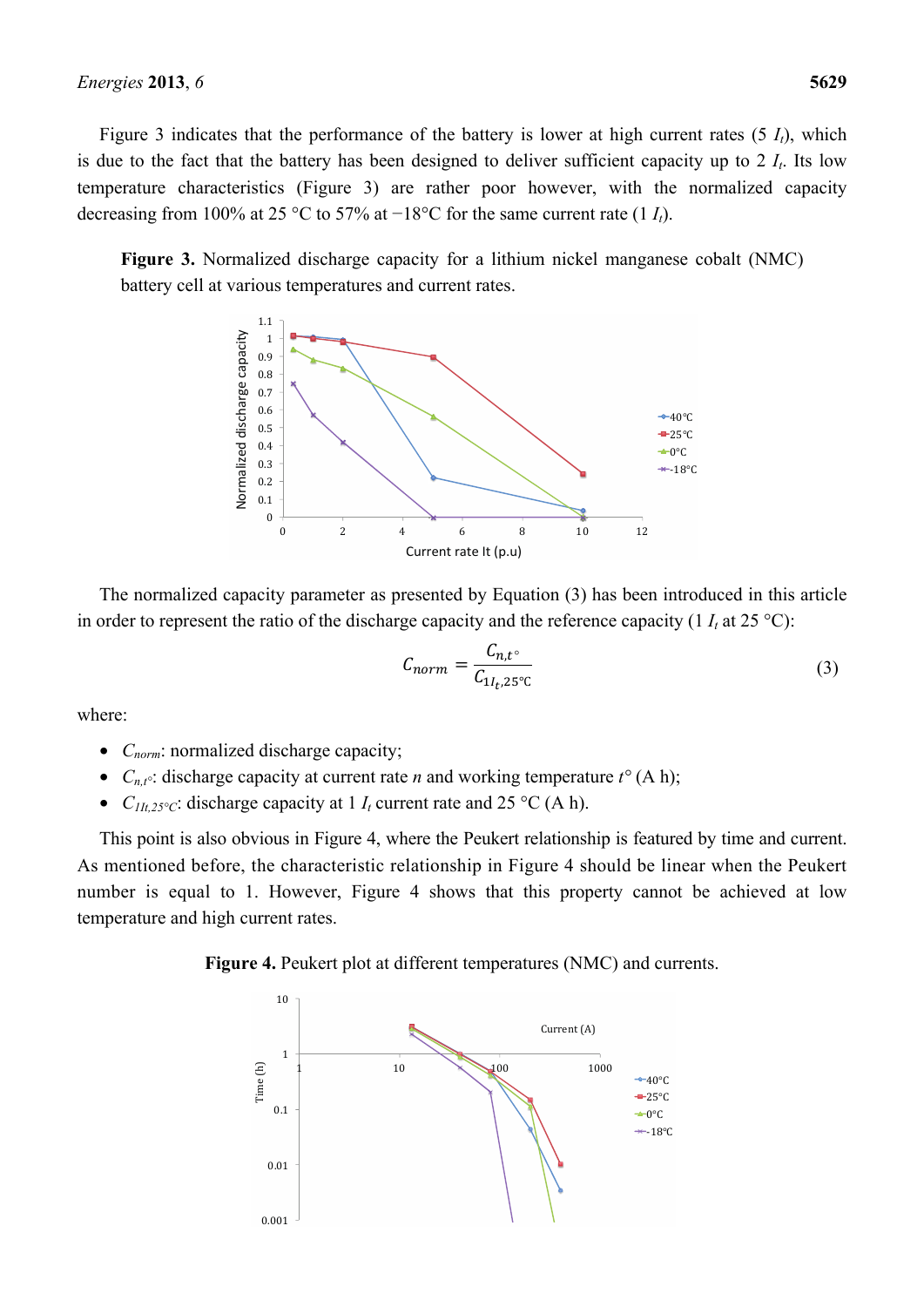The voltage curves in Figure 5 indicate that at low temperatures the voltage drop due to the ohmic resistance increases. In [7,26,27], it is documented that this characteristic is related to the increase of the electrolyte resistance. Therefore, the range of a PHEV in the electric mode at high currents and low temperatures will be considerably lower compared to at room temperature. From this analysis, we observe that a battery is a complex system, where the capacity is a function of current rate, depth of discharge and temperature. In order to represent these parameters by a mathematical relationship, in this paper the differential Equation (4) is proposed:

$$
C_{dis,I,t^{\circ},D_{OD}} = \left[ \frac{C_{dis}}{\partial I_{dis}} C_{dis,I_{dis}} + \frac{\partial C_{dis}}{\partial t^{\circ}} C_{dis,t^{\circ}} + \frac{\partial C_{dis}}{\partial DD} C_{dis,D_{OD}} \right] + C^{\text{cte}} \tag{4}
$$

where:

- $C_{dis}$ : discharge capacity  $(A h)$ ;
- *DoD*: depth of discharge  $(\%)$ ;
- *t*<sup>o</sup>: operating temperature (°C);
- $I_{dis}$ : applied current (A);
- $\bullet$   $C^{cte}$ : a constant.

Here one can observe that this relationship has been linearized at each operating point. However, the impact of the mutual relationships between the parameters on the discharge capacity of the battery, which may be able to predict the battery discharge capacity more accurately than the classical Peukert relationship, is not considered in this analysis.

**Figure 5.** Voltage and temperature behaviour of NMC battery cell at 0 °C working temperature and current rates [here it should be noted that the temperature and voltage evolutions at 10  $I_t$  are not visible due to the immediately voltage drop under the minimum voltage as specified by the battery manufacturer (3 V)].



#### Lithium Iron Phosphate (LFP)

Figure 6 shows the favorable performance of the LFP battery against the NMC one over the whole working temperature range and current rates. Especially at 0 °C, the LFP-based battery demonstrates excellent performances due to the self-heating mechanism that occurs at high current rates.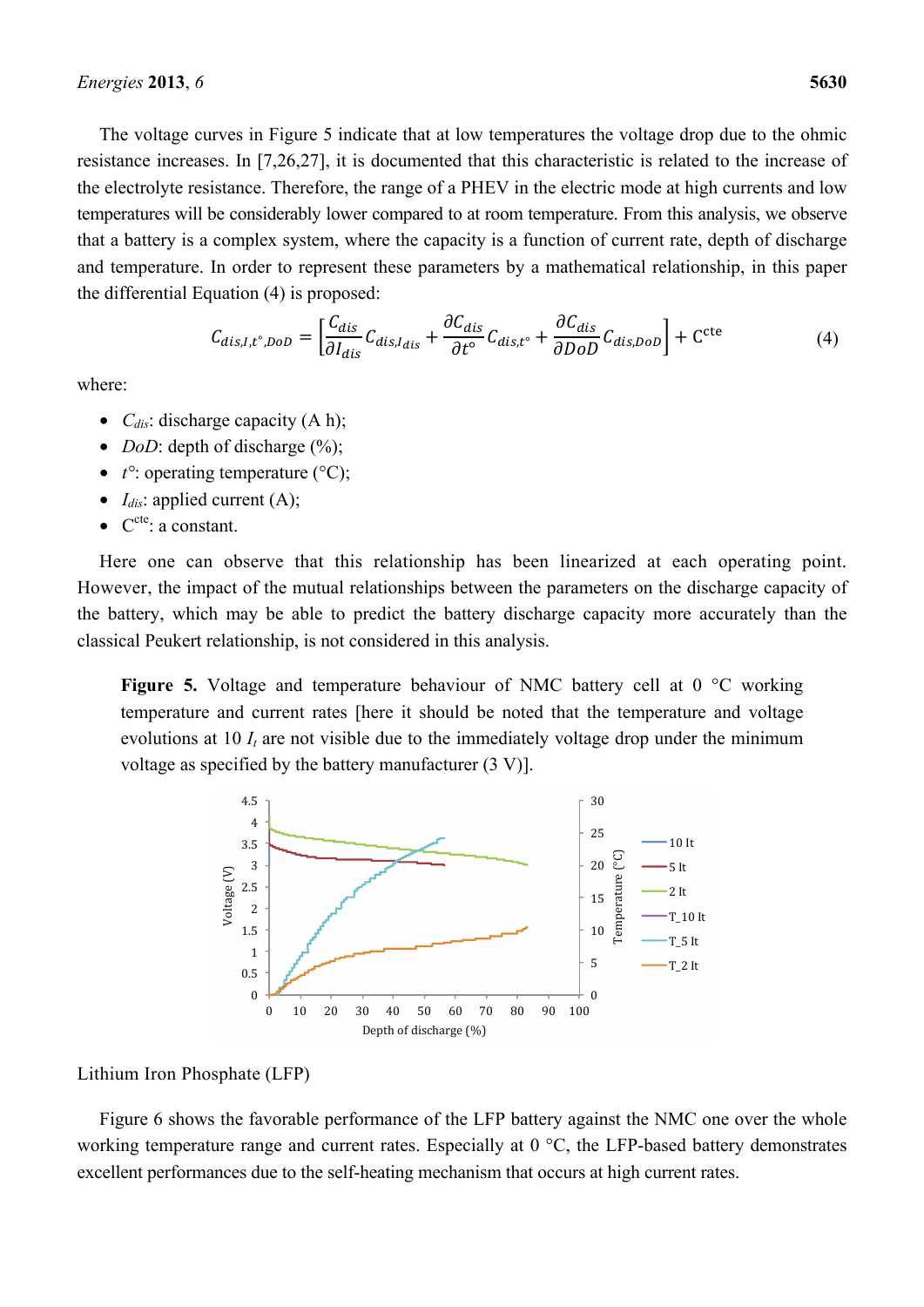**Figure 6.** Normalized discharge capacity for LFP battery cell at various working temperatures and current rates.



Here, it is notable that the Peukert number in the temperature range ( $0^{\circ}$ C to 40  $^{\circ}$ C) is close to 1, as demonstrated in Figure 7.

**Figure 7.** Peukert plot at different temperatures and current rates (LFP).



In Figure 8, we observe that the voltage at 10  $I_t$  drops close to the minimal voltage  $(2 V)$ , but still remains above 2 V. Then, the voltage recovers when the battery temperature increases considerably (43 °C) due to the Joule heating. The battery is able to attain almost the same discharge capacity as at lower current rates and high working temperature. The physical appearance of self-heating is due to the higher internal resistance [7].

However, at low temperatures (−18 °C and below) the Peukert number increases to an extremely high value of 1.85 due to the reduced discharge capacity, which is caused by the significant raise in internal resistance. It should be pointed out that in the region 0.33  $I_t$  and 2  $I_t$ , the Peukert number is smaller than 1, which is in contradiction with the Peukert equation. This equation, defined principally for lead-acid batteries at relatively low current rates and at operating temperatures close to the room temperature, is in fact not sufficient for describing lithium-ion batteries mainly at low temperatures (−18 °C), since non-linear phenomena occur there.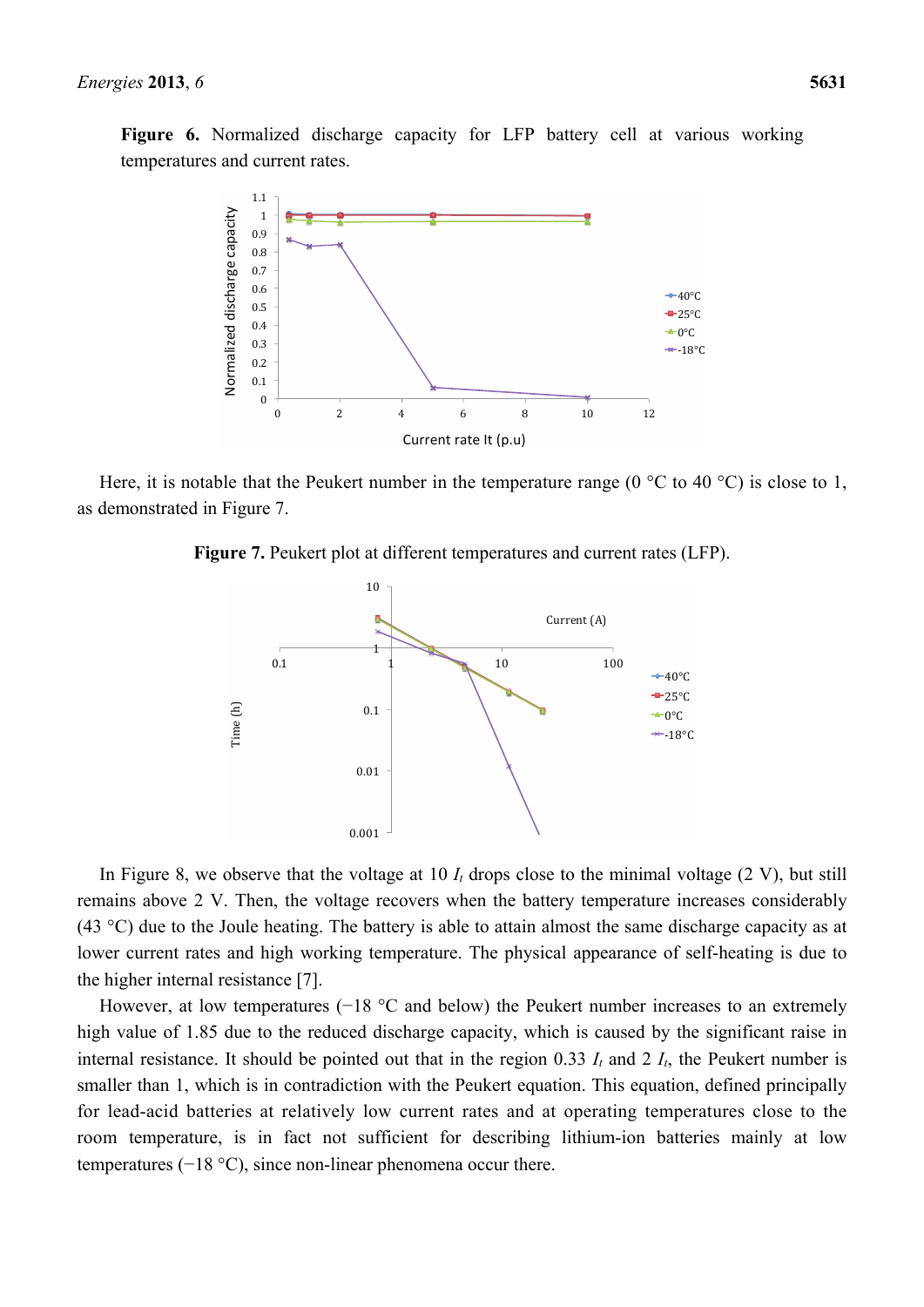**Figure 8.** Voltage and temperature behavior of LFP battery cell at 0 °C working temperature and current rates.



However, the working temperature has not only an impact on the capacity of the battery. It seems also that it influences the energy density of the battery. Since in real operation the battery is subject to variable current rates, the above investigation has been extended, whereby the energy density has been calculated at different working temperatures and current rates.

In Figure 9, the energy density varies significantly from the results as indicated in [7], 82 W h/kg against 106 W h/kg. The best energy density values are obtained at high temperatures and low current rates.

**Figure 9.** Energy density at different current rates and working temperatures (LFP).



In contrast to reference [7], the energy relation as a function of current at 40  $^{\circ}$ C and 25  $^{\circ}$ C is linear, while the relation at 0 °C is more logarithmical as presented by Equation (5). At −18 °C, the energy density evolution is more non-linear, which is very hard to predict based on relationships such as Peukert:

$$
\rho_{den} = \alpha \cdot \ln\left[\frac{I_{dis}}{I_t}\right] + b \tag{5}
$$

where:

- $\rho_{den}$ : energy density (W h/kg);
- *I*: applied current (A);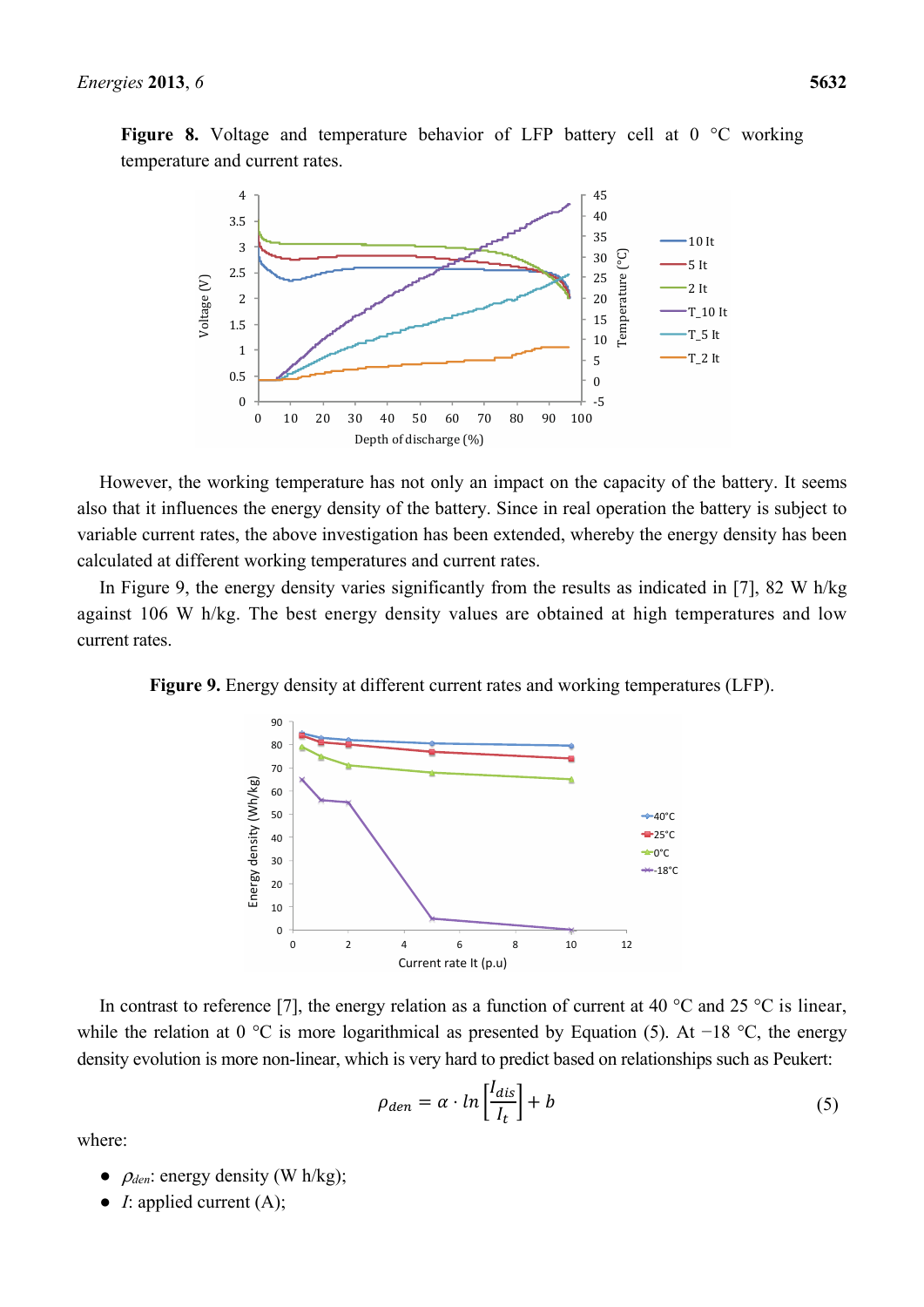- *a* and *b*: coefficient (W h/kg);
- $\bullet$  *I<sub>t</sub>*: reference current (A).

The voltage curves at  $1$   $I_t$  at different working temperatures (see Figure 10) show that the mean voltage decreases at lower temperatures. This lower voltage will also affect the whole performance of the battery at low temperatures.

**Figure 10.** Effect of LFP cell temperature on discharge voltage and capacity (cell were discharged at 1  $I_t$ ).



Another non-linear behavior of the battery is illustrated in Figure 11. As we can observe the battery voltage does not achieve the same level after finishing the discharge process. In Figure 11, it is noticeable that the increase of the voltage at higher discharge current rates is higher when the voltage is stabilized at  $U_2$ . This means that the battery still is able to provide more capacity but at more lower current.





In Table 2, one can observe that the battery is still able to provide more capacity at lower current rates.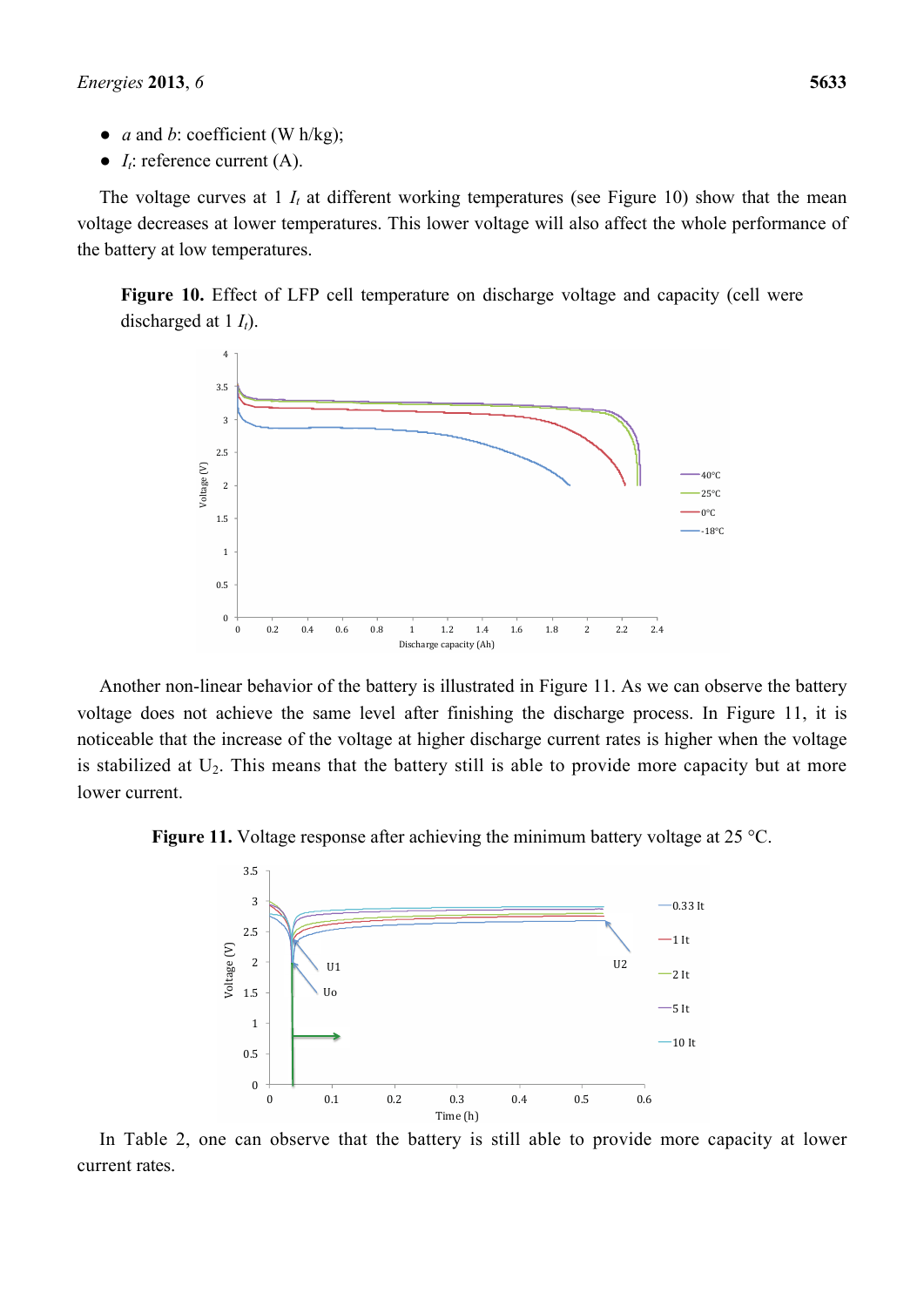| <b>Current rate</b><br>$I_t(A)$ | <b>Discharge capacity</b><br>at 40 $^{\circ}$ C (A h) | <b>Discharge capacity</b><br>at $25^{\circ}$ C (A h) | <b>Discharge capacity</b><br>at $10^{\circ}$ C (A h) |
|---------------------------------|-------------------------------------------------------|------------------------------------------------------|------------------------------------------------------|
| 0.33                            | 0.220                                                 | 0.200                                                | 0.189                                                |
|                                 | 0.220                                                 | 0.210                                                | 0.195                                                |
| 2                               | 0.240                                                 | 0.230                                                | 0.200                                                |
| 3                               | 0.242                                                 | 0.232                                                | 0.225                                                |
| 5                               | 0.244                                                 | 0.237                                                | 0.227                                                |
| 10                              | 0.245                                                 | 0.242                                                | 0.229                                                |

**Table 2.** Discharge capacity at 0.5 *I<sub>t</sub>* when the battery voltage was stabilized after 40 min at LFP 2.3 A h battery type.

Then, Table 3 illustrates that the duration of the rest time has an impact on the provided discharge capacity. This aspect confirms the various drawbacks of the traditional Peukert relationship.

**Table 3.** Discharge capacity at 0.5  $I_t$  when the battery voltage was stabilized after 15 min at LFP 2.3 A h battery type.

| <b>Current rate</b> | <b>Discharge capacity</b> | Discharge capacity      | <b>Discharge capacity</b> |
|---------------------|---------------------------|-------------------------|---------------------------|
| $I_t(A)$            | at 40 $^{\circ}$ C (A h)  | at $25^{\circ}$ C (A h) | at $10^{\circ}$ C (A h)   |
| 0.33                | 0.200                     | 0.188                   | 0.185                     |
|                     | 0.205                     | 0.195                   | 0.192                     |
| 2                   | 0.215                     | 0.220                   | 0.198                     |
| 3                   | 0.225                     | 0.225                   | 0.210                     |
|                     | 0.228                     | 0.232                   | 0.22                      |
| 10                  | 0.235                     | 0.238                   | 0.225                     |

Lithium Nickel Cobalt Aluminum Oxide (NCA)

In Figure 12, an overview of the results for NCA cathode batteries are presented. In contradiction with the NMC battery, the NCA based battery shows good abilities in the temperature range of  $0^{\circ}$ C to 40 °C and as well as at higher current rates, but behaves poorly at −18 °C and high current rates, so therefore a heating system at this working temperature is recommended.

Figure 13 illustrates that the self-heating mechanism is responsible for the relative high capacity that can be achieved by employing a current rate of 10 *It*, where the battery temperature is raising from  $0^{\circ}$ C to 43  $^{\circ}$ C.

In Figure 14, a summary of the capabilities of this battery chemistry at different working temperatures is presented. As we observe, the Peukert number is almost around 1 in the temperature range 25 °C to 40 °C. However, the situation at 0 °C and below is comparable with what we have observed for the previous battery chemistry. The Peukert evolution starts in a linear way, but the curve shows an offset. From this point, the Peukert number increases significantly.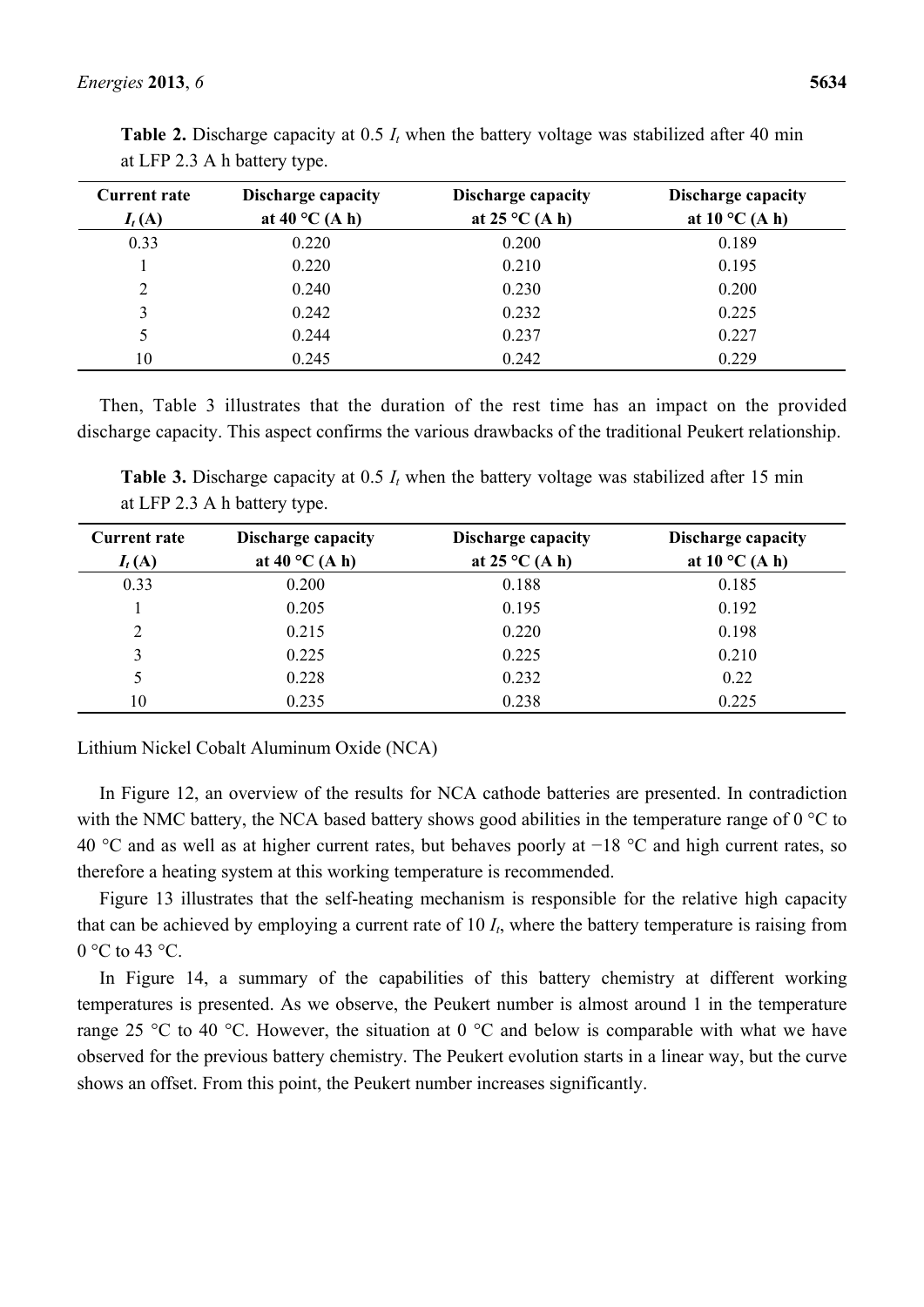**Figure 12.** Normalized discharge capacity for lithium nickel cobalt aluminum oxide (NCA) battery cell at various working temperatures and current rates.



Figure 13. Voltage and temperature behaviour of NCA battery cell at 0 °C working temperature and current rates [here it should be noted that the temperature and voltage evolutions at 10 *It* are not visible due to the immediately voltage drop under the minimum voltage as specified by the battery manufacturer (2.7 V)].



**Figure 14.** Peukert plot at different temperatures and currents (NCA).

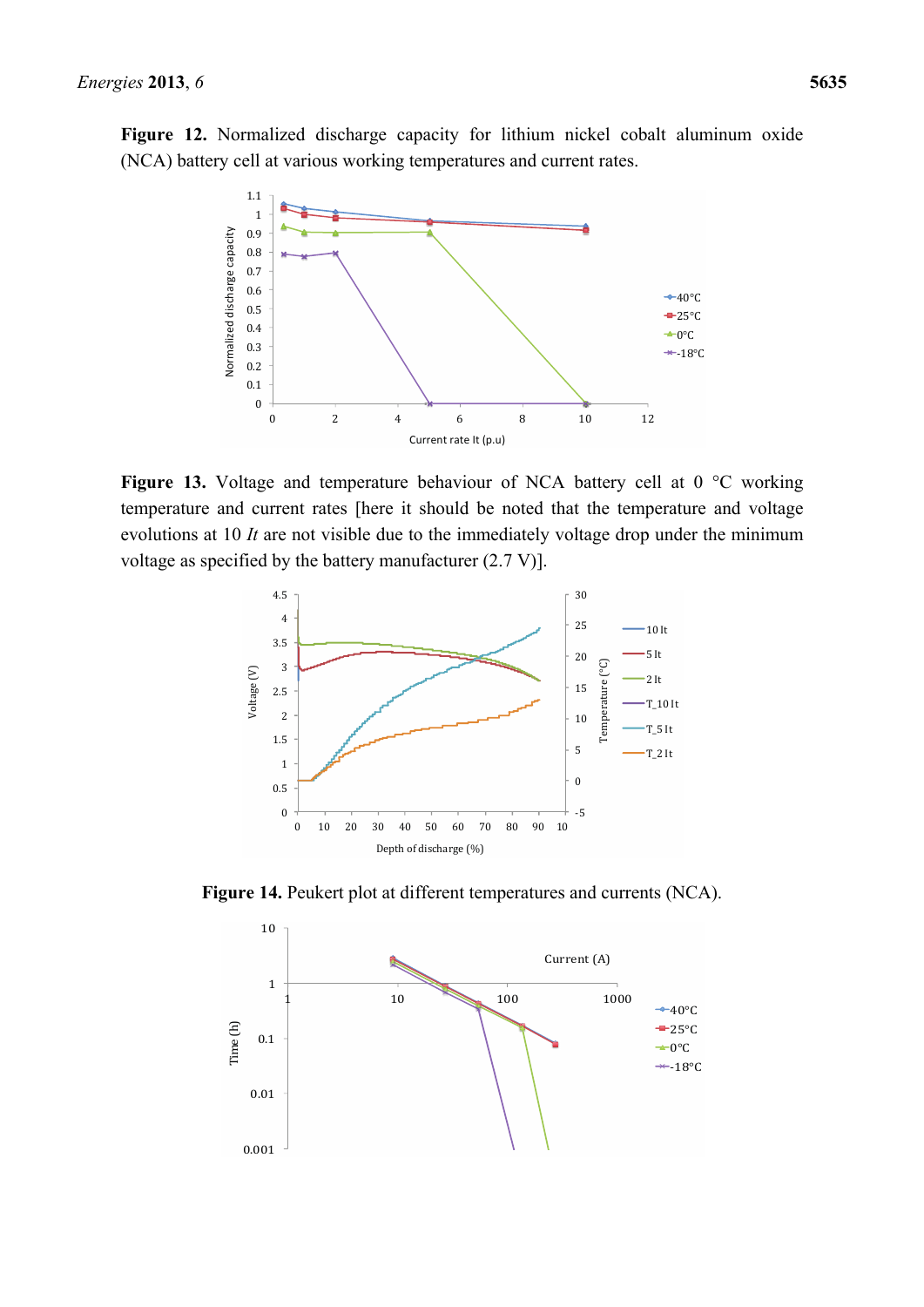## Lithium Titanate (LTO)

In Figure 15, an overview of the same tests given is given for the LTO cell. It is clear that LTO cells have better performances than the other studied chemistries, particularly at low temperatures. Unlike the LFP based battery, the evolution of the capacity at all working temperatures is logarithmical as presented by Equation (6):

$$
C_{norm} = c \cdot \ln\left[\frac{I_{dis}}{I_t}\right] + d \tag{6}
$$

where:

- *C<sub>norm</sub>*: normalized capacity;
- *c* and *d*: coefficient.

With respect to battery modeling, prediction of performances of LTO batteries seems less complicated.

**Figure 15.** Normalized discharge capacity for lithium titanate (LTO) battery cell at various working temperatures and current rates.



In Figure 16, the temperature increase is less pronounced than for the LFP battery.

Finally, Figure 17 shows the results of the Peukert relationship. Unlike the other chemistries, here we observe that the relationship is linear, with the Peukert number increasing with raising temperature. It is reported that the surface area of the anode in LTO batteries is 100 times larger than graphite, which results in a reduction in the internal resistance and increase of the power capabilities of the LTO battery [7].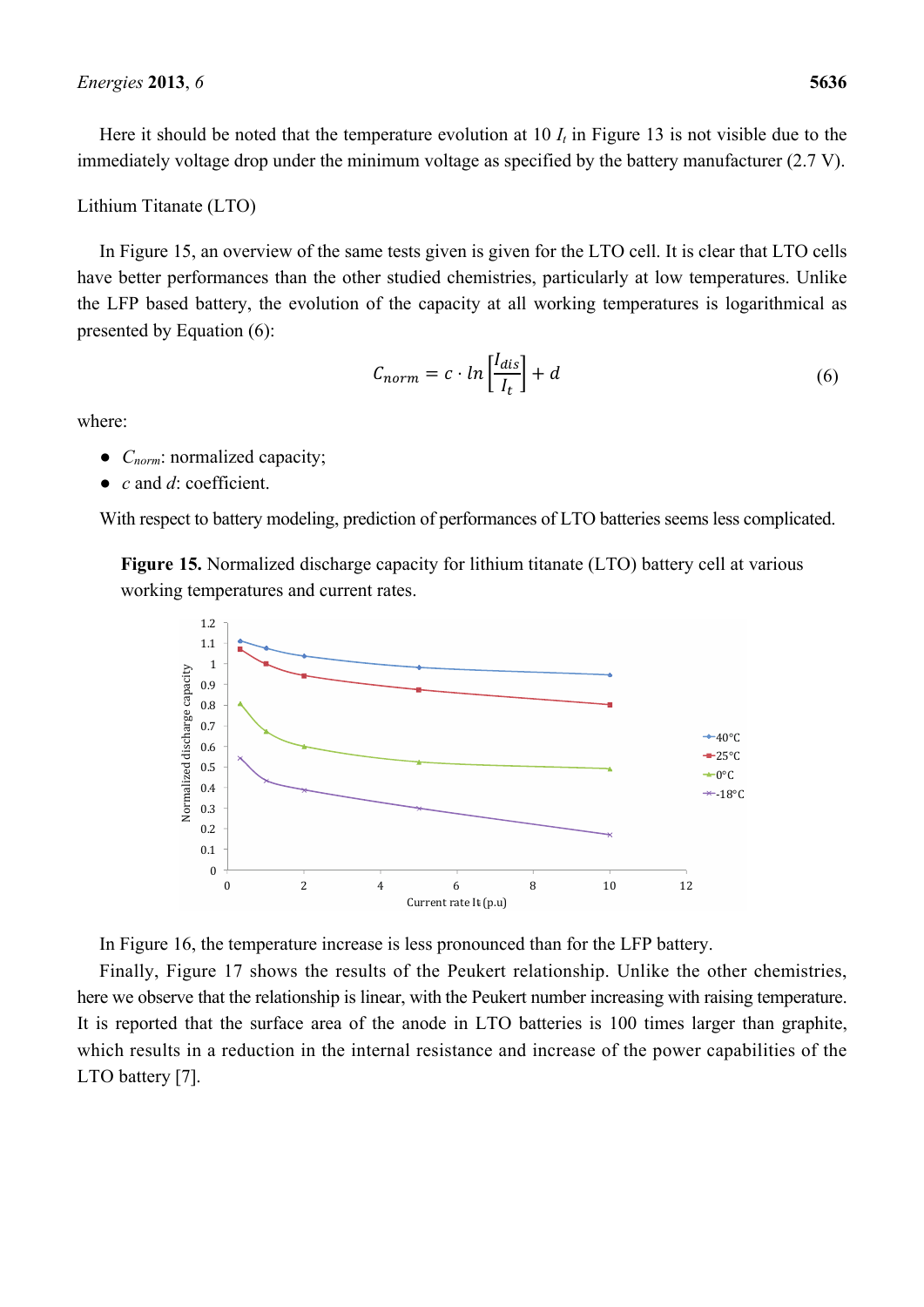Figure 16. Voltage and temperature behavior of LTO battery cell at 0 °C working temperature and current rates.



**Figure 17.** Peukert plot at different temperatures and currents (LTO).



The Modified Peukert

In the field of battery characterization and modeling, the Peukert equation can be considered as a polynomial relationship. Initially derived for various lead-acid batteries at relatively low current rates and room temperature based on a statistical approach, it has shown some drawbacks for the modeling of lithium-ion batteries when discharged at high currents and low temperatures. The present form of the Peukert equation includes only the current rate as the major parameter, whereas we have observed that the temperature also has a notable impact. Furthermore, the equation assumes that the Peukert number *k* is constant for a given battery.

Results for the LFP battery cell as presented in Figure 18 reveals that Peukert number is not an unambiguous value, but rather varies as a function of temperature and current ratio.

In Figures 18 and 19, two situations are proposed whereby the current ratio varies.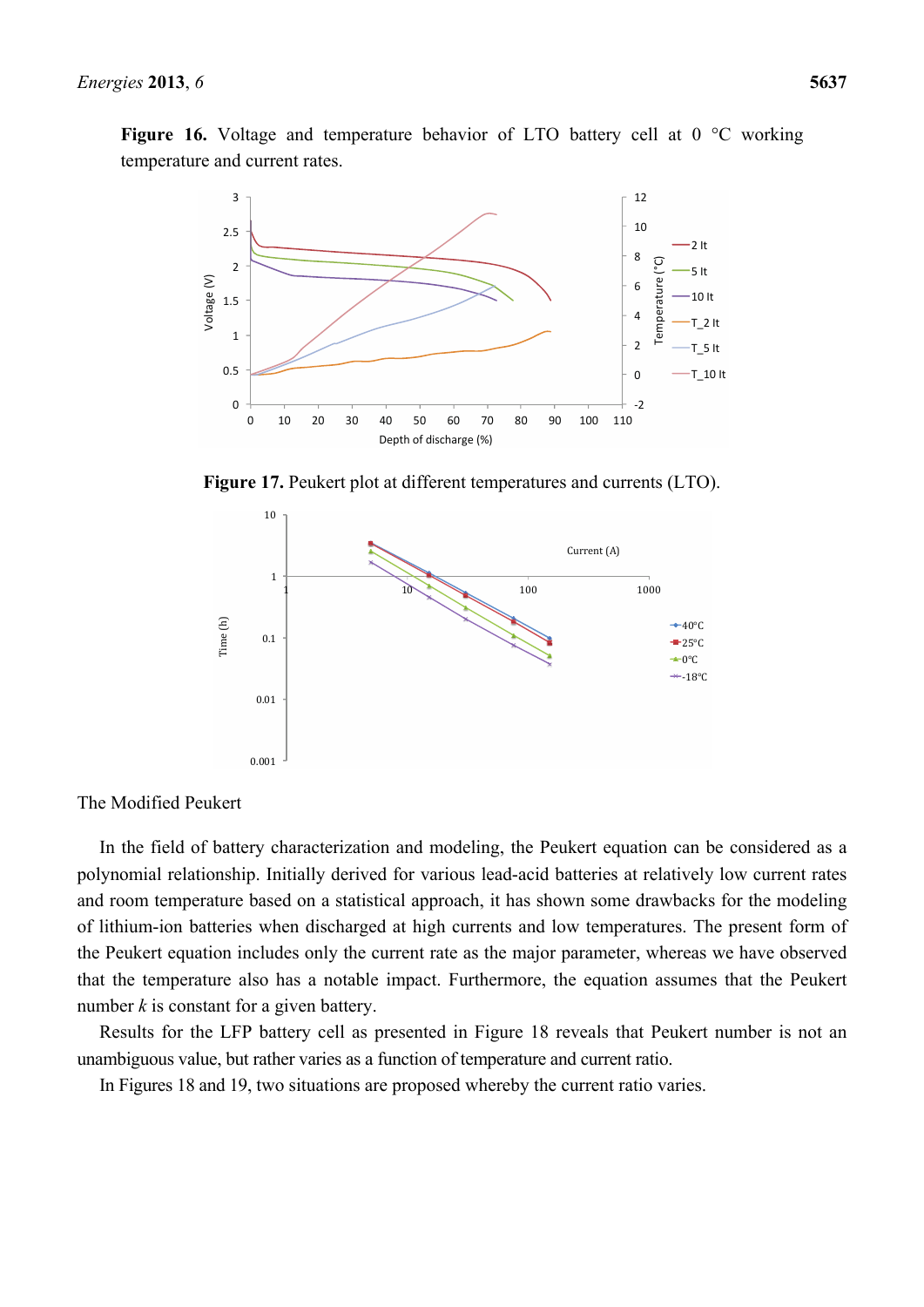**Figure 18.** Peukert change *versus* current rate ratio (scenario 1) at room temperature for LFP battery.



**Figure 19.** Peukert change *versus* current rate ratio (scenario 2) at room temperature for LFP battery.



The situation becomes more complex when taking into account battery ageing, with the Peukert number increasing the more the battery is cycling (as illustrated in Figure 20).

The Peukert equation in the present form is not sufficient to predict the discharge capacity of lithium-ion batteries over a wide operating range. Therefore, in this paper a modified partial differential relationship is proposed as presented in Equation (7), where the Peukert constant is a function of the temperature, current ratio and cycle life. As we can observe in Equation (7), the capacity recovery as we have seen before has been taken into account:

$$
C_{dis,I,t^{\circ},D_{OD}} = \left[\frac{\partial C_{dis}}{\partial I_{dis}}C_{dis,I_{dis}} + \frac{\partial C_{dis}}{\partial t^{\circ}}C_{dis,t^{\circ}} + \frac{\partial C_{dis}}{\partial D_{OD}}C_{dis,D_{OD}}\right] \cdot \left[\frac{\frac{\partial k}{\partial I_{dis}}k_{I_{dis}}k_{I_{dis}} + \frac{\partial k}{\partial t^{\circ}}k_{t}^{\circ} + \frac{\partial k}{\partial L_{C}}k_{LC}}{\frac{\partial k}{\partial t^{\circ}}} + C_{rec}\right]
$$
(7)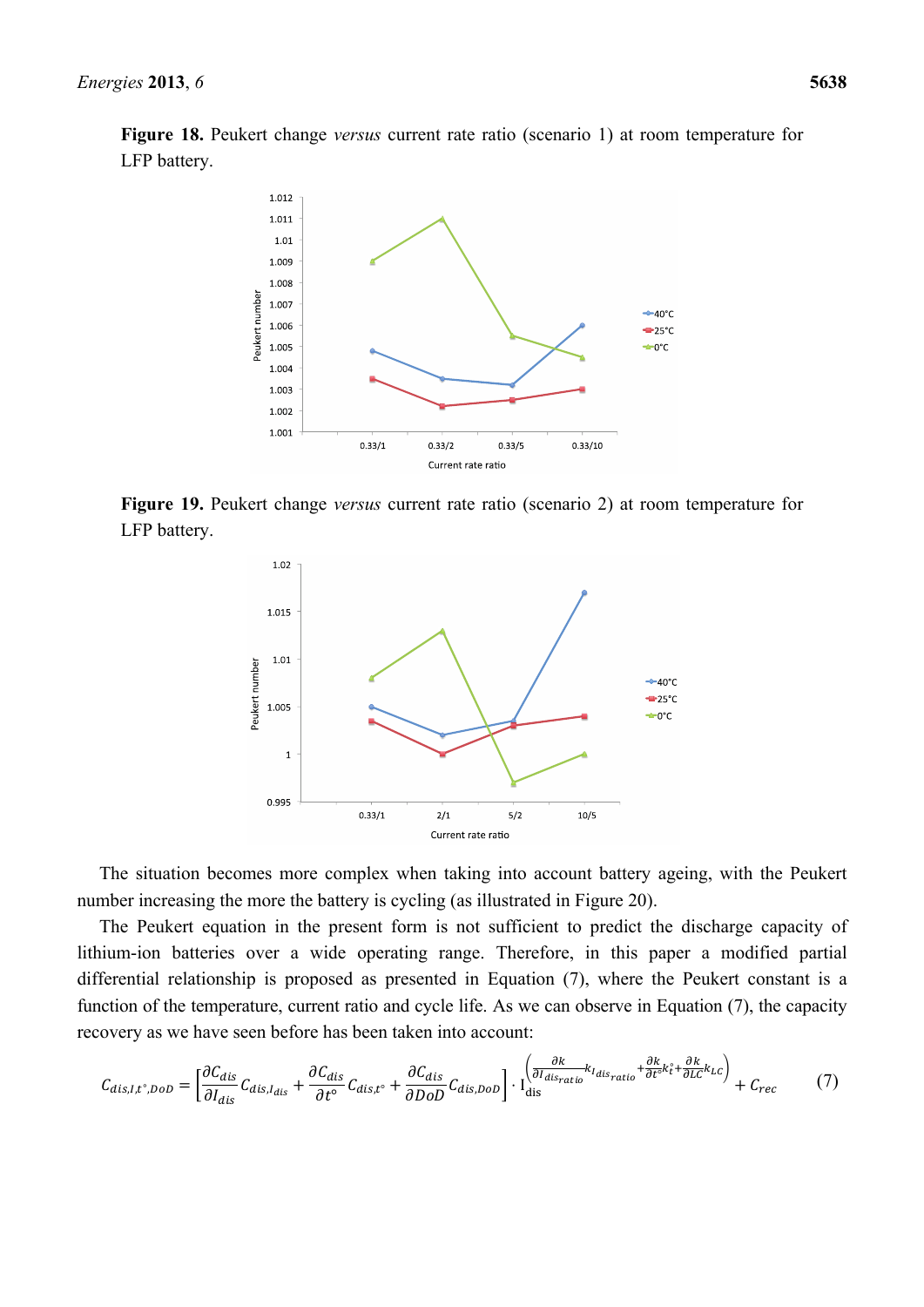with:

$$
C_{rec} = \left[ \frac{\partial C_{rec}}{\partial I_{dis}} C_{rec, I_{dis}} + \frac{\partial C_{rec}}{\partial t^{\circ}} C_{rec, t^{\circ}} + \frac{\partial C_{rec}}{\partial T_{rest}} C_{rec, T_{rest}} \right]
$$
(8)

**Figure 20.** Peukert number evolution in function of cycle life at 40 °C working temperature for LFP battery.



The new relationship contains all the parameters which affect the battery behavior under all conditions. However, the calculation based on this method becomes more complicated and more test results are required to enable evaluating the battery characteristics based on this relationship.

#### **4. Conclusions**

SoC estimation of batteries based on the Ampère-hour counting is an interesting methodology. However, it depends on many parameters such as applied current rate, ambient temperature, cycle life, depth of discharge and the Peukert constant.

In this paper, an extensive investigation on the main parameters that affect the discharge capacity of several lithium-ion chemistries has been proposed. From the analysis, it has been shown that the Peukert relationship is not sufficient to accurately predict the battery discharge capacity.

The Peukert constant depends of many relationships. In this paper, a modified Peukert relationship that includes all the parameters that are affecting discharge capacity of a battery has been introduced. Here it should be emphasized that the implementation of the modified Peukert relationship is more difficult and cumbersome for practical applications due to the high number of the correlations, which are required for an accurate estimation of the battery discharge capacity, and due to the complexity of the formula.

#### **Conflicts of Interest**

The authors declare no conflict of interest.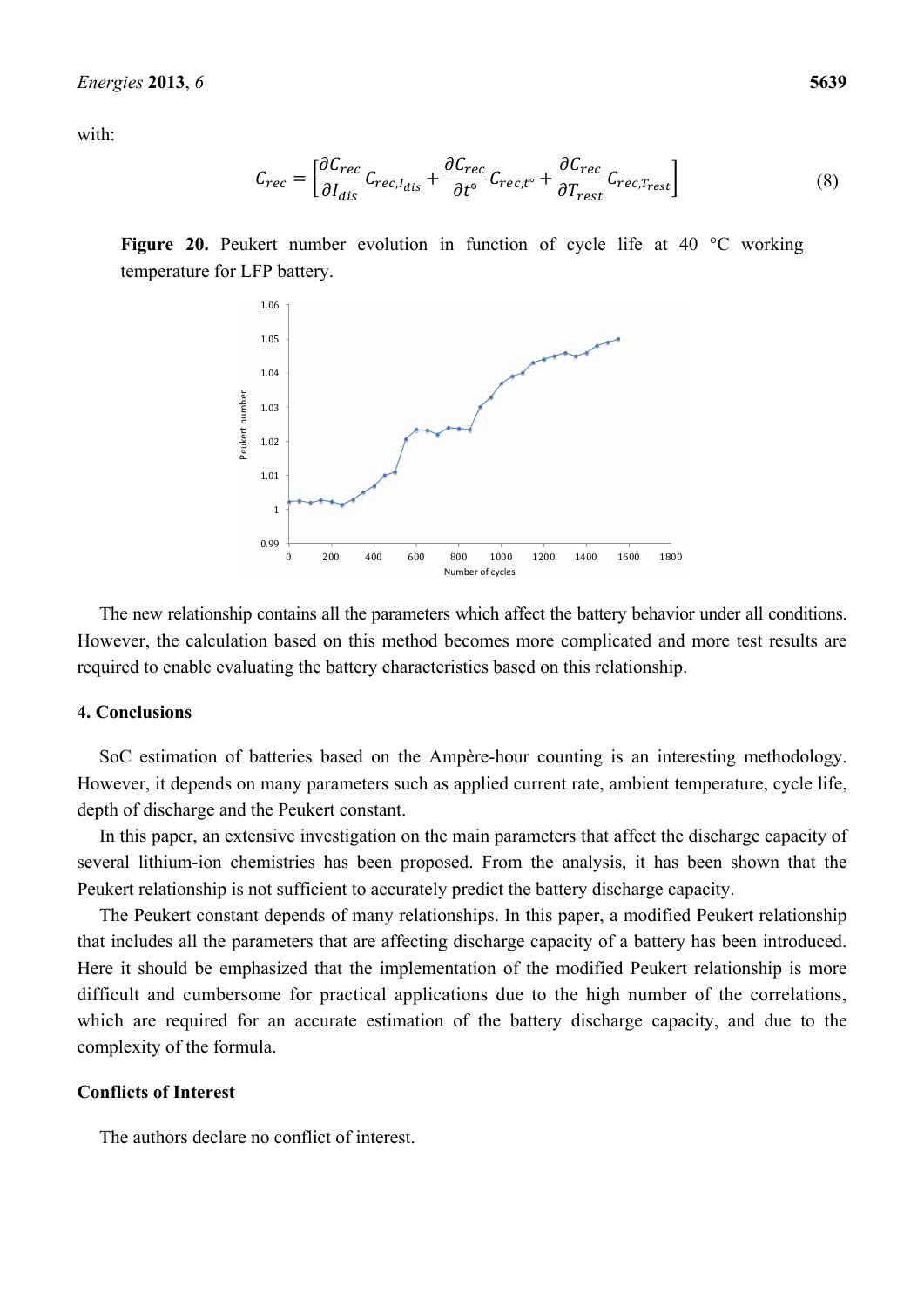# **References**

- 1. International Energy Agency (IEA). *Energy Technology Perspectives—Scenarios and Strategies to 2050*; OECD Publishing: Paris, France, 2010.
- 2. Van Mierlo, J.; Maggetto, G. Comparison of the environmental damage caused by vehicles with different alternative fuel and drive trains in a Brussels context. *J. Automob. Eng.* **2003**, *217*, 583–593.
- 3. Boureima, F.S. Environmental Assessment of Conventional and Alternative Vehicles and Fuels in a Belgian Context. Ph.D. Thesis, Vrije Universiteit Brussel, Brussels, Belgium, 2011.
- 4. Axsen, J.; Kurani, K.S.; Burke, A. Are batteries ready for plug-in hybrid buyers? *J. Transp. Policy*  **2008**, *7*, 173–182.
- 5. Van den Bossche, P.; Vergels, F.; van Mierlo, J.; Matheys, J.; van Autenboer, W. Subat: An assessment of sustainable battery technology. *J. Power Sources* **2006**, *162*, 913–919.
- 6. Coleman, M.; Lee, C.K.; Zhu, C.; Hurley, W.G. State-of-charge determination from EMF voltage estimation: Using impedance, terminal voltage, and current for lead-acid and lithium-ion batteries. *IEEE Trans. Ind. Electron.* **2007**, *54*, 2550–2557.
- 7. Omar, N.; Daowd, M.; van den Bossche, P.; Hegazy, O.; Smekens, J.; Coosemans, T.; van Mierlo, J. Rechargeable energy storage systems for plug-in hybrid electric vehicles—Assessment of electrical characteristics. *Energies* **2012**, *5*, 2952–2988.
- 8. Verbrugge, M.; Tate, E. Adaptive state of charge algorithm for nickel metal hydride batteries including hysteresis phenomena. *J. Power Sources* **2004**, *126*, 236–249.
- 9. Piller, S.; Perrin, M.; Jossen, A. Method for state of charge determination and their applications. *J. Power Sources* **2001**, *96*, 113–120.
- 10. Huet, F. A review of impedance measurements for determination of the state-of-charge or state-of-health of secondary batteries. *J. Power Sources* **1998**, *70*, 59–69.
- 11. Rodrigues, S.; Munichandraiah, N.; Shukla, A.K. A review of state-of-charge indication of batteries by means of a.c. impedance measurements. *J. Power Sources* **2000**, *87*, 12–20.
- 12. Hu, C.; Youn, B.D.; Chung, J. A multiscale framework with extended Kalman filter for lithium-ion battery SOC and capacity estimation. *Appl. Energy* **2012**, *92*, 694–704.
- 13. He, H.; Xiong, R.; Fan, J. Evaluation of lithium-ion battery equivalent circuit models for state of charge estimation by an experimental approach. *Energies* **2011**, *4*, 582–598.
- 14. Blanke, H.; Bohlen, O.; Buller, S.; de Doncker, R.W.; Fricke, B.; Hammouche, A.; Linzen, D.; Thele, M.; Sauer, D.U. Impedance measurements on lead-acid batteries for state-of-charge, state-of-health and cranking capability prognosis in electric and hybrid electric vehicles. *J. Power Sources* **2005**, *144*, 418–425.
- 15. He, Y.; Liu, X.T.; Zhang, C.B.; Chen, Z.H. A new model for State-of-Charge (SOC) estimation for high-power Li-ion batteries. *Appl. Energy* **2013**, *101*, 808–814.
- 16. Han, J.; Kim, D.; Sunwoo, M. State-of-charge estimation of lead-acid batteries using an adaptive extended Kalman filter. *J. Power Sources* **2009**, *188*, 606–612.
- 17. He, H.; Zhang, X.; Xiong, R.; Xu, Y.; Guo, H. Online model-based estimation of state-of-charge and open-circuit voltage of lithium-ion batteries in electric vehicles. *Energy* **2012**, *39*, 310–318.
- 18. He, W.; Williard, N.; Chen, C.; Pecht, M. State of charge estimation for electric vehicles batteries using unscented kalman filtering. *Microelectron. Reliab.* **2013**, *53*, 840–847.